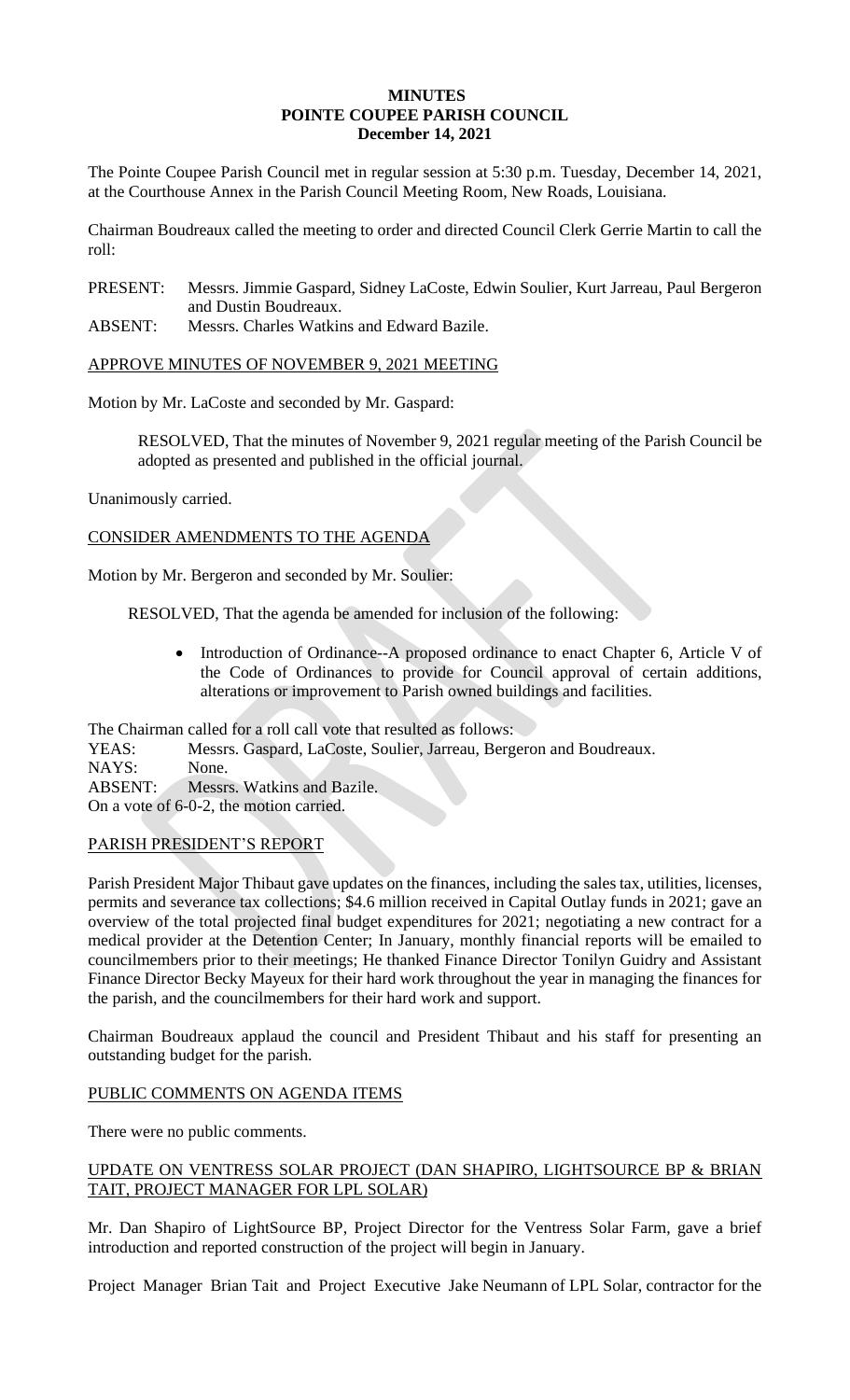### December 14, 2021  $\qquad \qquad$  2

solar project, gave a brief overview and timeline of the construction of the solar farm at Ventress that will commence in January.

### DISCUSSION AND CONSIDERATION OF THE ADOPTION OF A PROPOSED ORDINANCE TO AMEND CHAPTER 17 OF THE POINTE COUPEE PARISH CODE OF ORDINANCES, RELATIVE TO AMENDING THE POINTE COUPEE PARISH ZONING CODE

Chairman Boudreaux commented on the proposed amendments to Chapter 17 of the Pointe Coupee Parish Code of Ordinances, relative to amending the Pointe Coupee Parish Zoning Code. He thanked Administrator Sal Genusa, Planning and Zoning Commission and CSRS for their review and assistance with the amendments to the ordinance.

Motion by Mr. Boudreaux and seconded by Mr. LaCoste:

RESOLVED, That an amendment to a proposed ordinance to amend Chapter 17 of the Pointe Coupee Parish Code of Ordinances, relative to amending the Pointe Coupee Parish Zoning Code, and further providing with respect thereto be accepted by the Pointe Coupee Parish Council.

The Chairman called for a roll call vote that resulted as follows:

YEAS: Messrs. Bergeron, Jarreau, Soulier, LaCoste, Gaspard and Boudreaux.

NAYS: None.

ABSENT: Messrs. Bazile and Watkins.

On a vote of 6-0-2, the motion carried.

Motion by Mr. Boudreaux and seconded by Mr. Soulier:

RESOLVED, That a proposed ordinance to amend Chapter 17 of the Pointe Coupee Parish Code of Ordinances, relative to amending the Pointe Coupee Parish Zoning Code, and further providing with respect thereto be adopted with amendments by the Pointe Coupee Parish Council.

The Chairman called for a roll call vote that resulted as follows:

YEAS: Messrs. Gaspard, LaCoste, Soulier, Jarreau, Bergeron and Boudreaux.

NAYS: None.

ABSENT: Messrs. Watkins and Bazile.

On a vote of 6-0-2, the motion carried.

PUBLIC HEARING ON AN INTRODUCED PROPOSED ORDINANCE TO AMEND THE POINTE COUPEE PARISH CODE OF ORDINANCES, RELATIVE TO AMENDING THE POINTE COUPEE PARISH GOVERNMENT 2021 OPERATING BUDGET OF REVENUES AND EXPENDITURES, ADOPTING THE 2022 OPERATING BUDGET OF REVENUES AND EXPENDITURES AND ADOPTING THE 2022 CAPITAL BUDGET, AND THEREAFTER, DISCUSSION & CONSIDERATION OF THE ADOPTION

A hearing to obtain public input to a proposed ordinance to amend the Pointe Coupee Parish Code of Ordinances, relative to amending the Pointe Coupee Parish Government 2021 Operating Budget of Revenues and Expenditures, adopting the 2022 Operating Budget of Revenues and Expenditures and adopting the 2022 Capital Budget, and further provide with respect thereto was conducted at 5:53 p.m., Tuesday, December 14, 2021 at the Parish Council Meeting Room, Courthouse Annex, 160 East Main Street, New Roads, Louisiana.

There were no objections received orally or written to the ordinance.

Motion by Mr. Soulier and seconded by Mr. Gaspard:

RESOLVED, That a proposed ordinance to amend the Pointe Coupee Parish Code of Ordinances, relative to amending the Pointe Coupee Parish Government 2021 Operating Budget of Revenues and Expenditures, adopting the 2022 Operating Budget of Revenues and Expenditures and adopting the 2022 Capital Budget, and further providing with respect thereto be adopted by the Pointe Coupee Parish Council.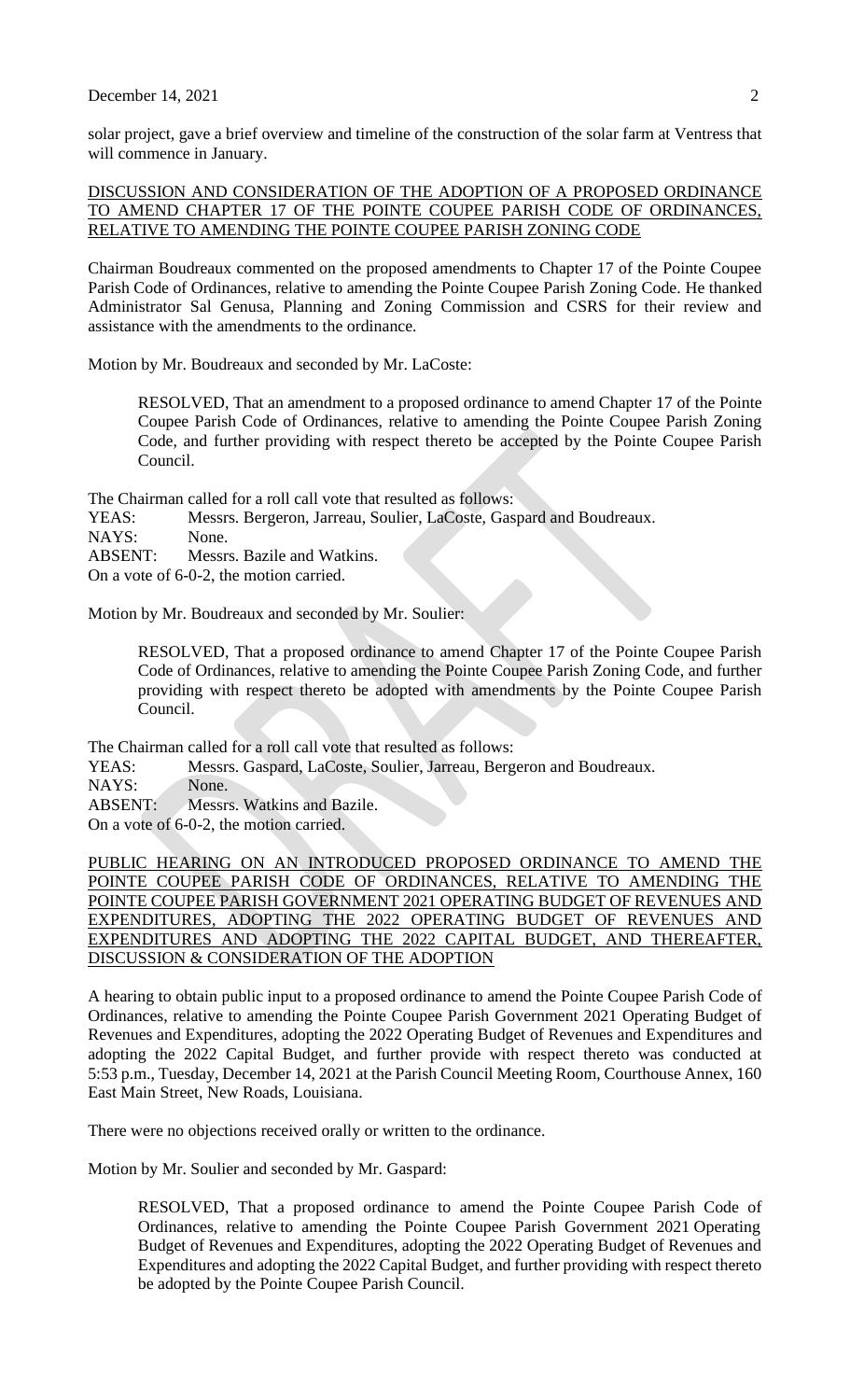The Chairman called for a roll call vote that resulted as follows:

YEAS: Messrs. Bergeron, Jarreau, Soulier, LaCoste, Gaspard and Boudreaux.

NAYS: None.

ABSENT: Messrs. Bazile and Watkins.

On a vote of 6-0-2, the motion carried.

PUBLIC HEARING ON AN INTRODUCED PROPOSED ORDINANCE TO AMEND CHAPTER 25 OF THE POINTE COUPEE PARISH CODE OF ORDINANCES, TO ADOPT REGULATIONS WITH REGARD TO RECREATIONAL VEHICLE PARKS; RECREATIONAL VEHICLES OUTSIDE OF RECREATIONAL VEHICLE PARKS, AND THEREAFTER, DISCUSSION & CONSIDERATION OF THE ADOPTION

A hearing to obtain public input to a proposed ordinance to amend Chapter 25 of the Pointe Coupee Parish Code of Ordinances, to adopt regulations with regard to Recreational Vehicle Parks; recreational vehicles outside of Recreational Vehicle Parks, and further provide with respect thereto was conducted at 5:55 p.m., Tuesday, December 14, 2021 at the Parish Council Meeting Room, Courthouse Annex, 160 East Main Street, New Roads, Louisiana.

There were no objections received orally or written to the ordinance.

Motion by Mr. Bergeron and seconded by Mr. Soulier:

RESOLVED, That an amendment to a proposed ordinance to amend Chapter 25 of the Pointe Coupee Parish Code of Ordinances, to adopt regulations with regard to Recreational Vehicle Parks; recreational vehicles outside of Recreational Vehicle Parks, and further providing with respect thereto be accepted by the Pointe Coupee Parish Council.

The Chairman called for a roll call vote that resulted as follows:

YEAS: Messrs. Gaspard, LaCoste, Soulier, Jarreau, Bergeron and Boudreaux. NAYS: None. ABSENT: Messrs. Watkins and Bazile. On a vote of 6-0-2, the motion carried.

Motion by Mr. Bergeron and seconded by Mr. Soulier:

RESOLVED, That a proposed ordinance to amend Chapter 25 of the Pointe Coupee Parish Code of Ordinances, to adopt regulations with regard to Recreational Vehicle Parks; recreational vehicles outside of Recreational Vehicle Parks, and further providing with respect thereto be adopted with amendments by the Pointe Coupee Parish Council.

The Chairman called for a roll call vote that resulted as follows:

YEAS: Messrs. Bergeron, Jarreau, Soulier, LaCoste, Gaspard and Boudreaux.

NAYS: None.

ABSENT: Messrs. Bazile and Watkins.

On a vote of 6-0-2, the motion carried.

PUBLIC HEARING ON AN INTRODUCED PROPOSED ORDINANCE TO ENTER INTO A LEASE AGREEMENT WITH THE UNITED STATES POSTAL SERVICE & POINTE COUPEE PARISH GOVERNMENT TO LEASE A PARISH BUILDING FOR THE MORGANZA POST OFFICE, AND THEREAFTER, DISCUSSION & CONSIDERATION OF THE ADOPTION

A hearing to obtain public input to a proposed ordinance to enter into a lease agreement with the United States Postal Service and Pointe Coupee Parish Government to lease a parish building for the Morganza Post Office, and further provide with respect thereto was conducted at 5:57 p.m., Tuesday, December 14, 2021 at the Parish Council Meeting Room, Courthouse Annex, 160 East Main Street, New Roads, Louisiana.

There were no objections received orally or written to the ordinance.

Motion by Mr. Jarreau and seconded by Mr. LaCoste:

RESOLVED, That a proposed ordinance to enter into a lease agreement with the United States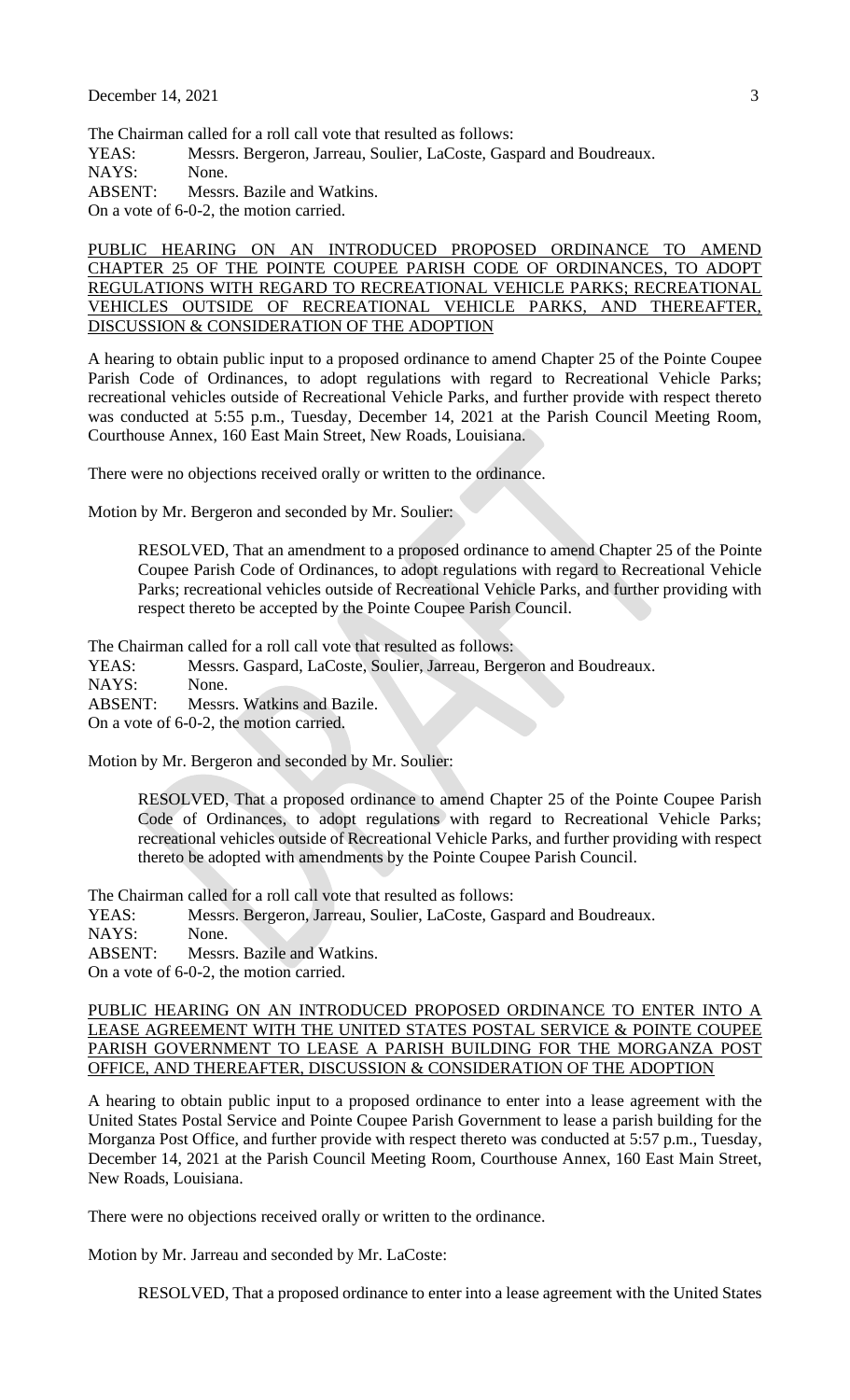Postal Service and Pointe Coupee Parish Government to lease a parish building for the Morganza Post Office, and further providing with respect thereto be adopted by the Pointe Coupee Parish Council.

The Chairman called for a roll call vote that resulted as follows:

YEAS: Messrs. Gaspard, LaCoste, Soulier, Jarreau, Bergeron and Boudreaux. NAYS: None.

ABSENT: Messrs. Watkins and Bazile.

On a vote of 6-0-2, the motion carried.

PUBLIC HEARING ON AN INTRODUCED PROPOSED ORDINANCE TO AMEND SECTION 22-6.1 OF CHAPTER 22 OF THE POINTE COUPEE PARISH CODE OF ORDINANCES, RELATIVE TO SUBDIVISIONS, AND THEREAFTER, DISCUSSION & CONSIDERATION OF THE ADOPTION

A hearing to obtain public input to a proposed ordinance to amend Section 22-6.1 of Chapter 22 of the Pointe Coupee Parish Code of Ordinances, relative to subdivisions, and further provide with respect thereto was conducted at 5:58 p.m., Tuesday, December 14, 2021 at the Parish Council Meeting Room, Courthouse Annex, 160 East Main Street, New Roads, Louisiana.

Chairman Boudreaux gave a brief overview of the amendments to the ordinance.

There were no objections received orally or written to the ordinance.

Motion by Mr. Boudreaux and seconded by Mr. LaCoste:

RESOLVED, That an amendment to a proposed ordinance to amend Section 22-6.1 of Chapter 22 of the Pointe Coupee Parish Code of Ordinances, relative to subdivisions, and further providing with respect thereto be accepted by the Pointe Coupee Parish Council.

The Chairman called for a roll call vote that resulted as follows:

YEAS: Messrs. Bergeron, Jarreau, Soulier, LaCoste, Gaspard and Boudreaux. NAYS: None. ABSENT: Messrs. Bazile and Watkins.

On a vote of 6-0-2, the motion carried.

Motion by Mr. LaCoste and seconded by Mr. Soulier:

RESOLVED, That an amendment to a proposed ordinance to amend Section 22-6.1 of Chapter 22 of the Pointe Coupee Parish Code of Ordinances, relative to subdivisions, and further providing with respect thereto be adopted with amendments by the Pointe Coupee Parish Council.

The Chairman called for a roll call vote that resulted as follows:

YEAS: Messrs. Gaspard, LaCoste, Soulier, Jarreau, Bergeron and Boudreaux.

NAYS: None.

ABSENT: Messrs. Watkins and Bazile.

On a vote of 6-0-2, the motion carried.

# PUBLIC HEARING ON AN INTRODUCED PROPOSED ORDINANCE TO ENACT SECTION 22-5.1 OF CHAPTER 22 OF THE POINTE COUPEE PARISH CODE OF ORDINANCES, TO IMPOSE A TEMPORARY MORATORIUM ON THE APPROVAL OF MAJOR SUBDIVISIONS, AND THEREAFTER, DISCUSSION & CONSIDERATION OF THE ADOPTION

A hearing to obtain public input to a proposed ordinance to enact Section 22-5.1 of Chapter 22 of the Pointe Coupee Parish Code of Ordinances, to impose a temporary moratorium on the approval of major subdivisions, and further provide with respect thereto was conducted at 6:02 p.m., Tuesday, December 14, 2021 at the Parish Council Meeting Room, Courthouse Annex, 160 East Main Street, New Roads, Louisiana.